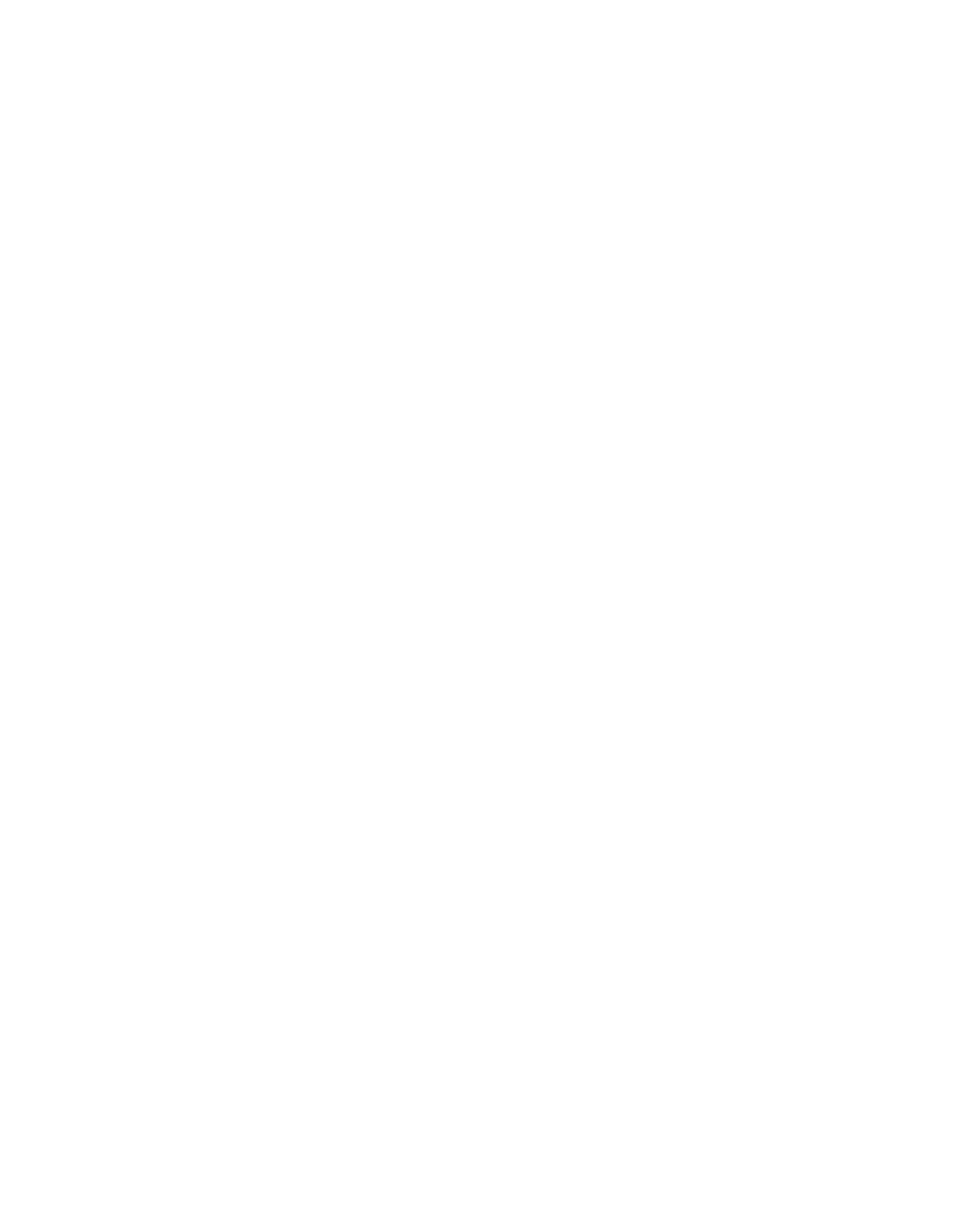### Authorization for Release of Information

To whom it may concern:

Re: Application for Employment with Union County:

| Name:   |  |
|---------|--|
| DOB:    |  |
| $SS#$ : |  |

I hereby authorize a representative of Union County, bearing this release, to obtain any information in your files pertaining to my reputation, police records, medical records, credit/financial records, school records, past and present employment records and military records including all information of a confidential or privileged nature, and Photostats of the same if requested. In applying for employment with Union County, I hereby waive my rights of access to the letters relating to police records, medical, credit, school, military or employment history and letters of recommendation.

| <b>Street Address</b> |  |
|-----------------------|--|
|                       |  |
|                       |  |

Subscribed and sworn to before me This \_\_\_\_\_\_\_\_\_day of\_\_\_\_\_\_\_\_\_\_\_\_\_\_\_, \_\_\_\_\_\_\_\_\_\_\_

Notary Public for the State of SC

My Commission expires: \_\_\_\_\_\_\_\_\_\_\_\_\_\_\_\_

\_\_\_\_\_\_\_\_\_\_\_\_\_\_\_\_\_\_\_\_\_\_\_\_\_\_\_\_\_\_\_\_\_\_\_\_\_\_\_\_\_\_\_\_\_\_\_\_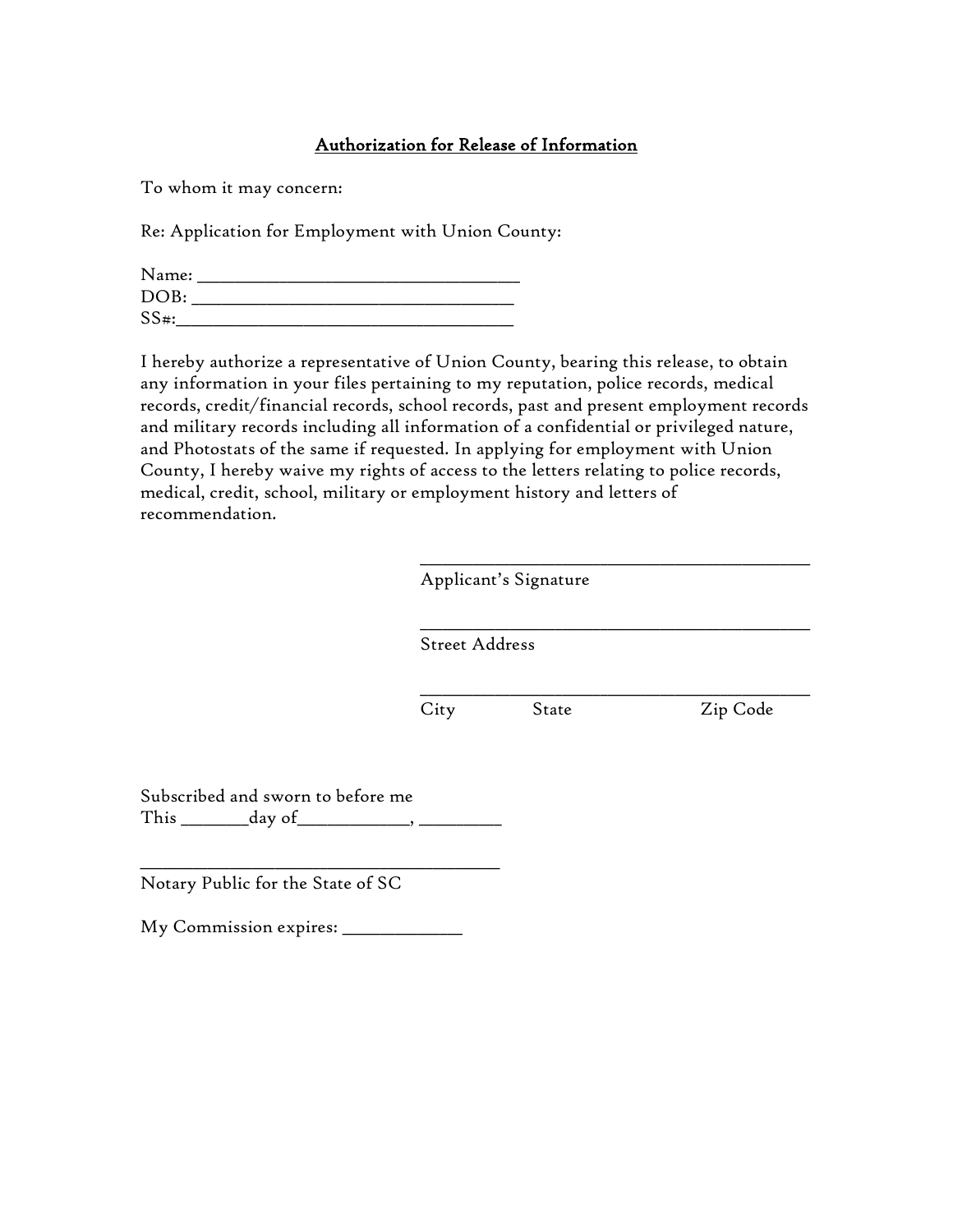# Application for Employment

|                                                                                                 |                              |                   | We consider applicants for all positions without regard to race, color, religion, sex,<br>nationality, age, marital status, veteran status, disability, or any other legally |  |
|-------------------------------------------------------------------------------------------------|------------------------------|-------------------|------------------------------------------------------------------------------------------------------------------------------------------------------------------------------|--|
|                                                                                                 |                              | protected status. |                                                                                                                                                                              |  |
| Date of Application: _______________                                                            |                              |                   |                                                                                                                                                                              |  |
|                                                                                                 |                              |                   |                                                                                                                                                                              |  |
|                                                                                                 | $\overline{\text{(Middle)}}$ |                   |                                                                                                                                                                              |  |
| (First)                                                                                         |                              |                   | (Last)                                                                                                                                                                       |  |
|                                                                                                 |                              |                   |                                                                                                                                                                              |  |
| Present Addres: ______<br>(Must provide physical address as well as PO Box/Apt # if applicable) |                              |                   |                                                                                                                                                                              |  |
| (City)                                                                                          | (State)                      |                   | (Zip Code)                                                                                                                                                                   |  |
| (Please indicate which number you would prefer to be contacted on)                              |                              |                   |                                                                                                                                                                              |  |
| Are you eligible to work in the United States? Yes___, No___                                    |                              |                   |                                                                                                                                                                              |  |
| Are you 21 years of age or older? Yes___, No____                                                |                              |                   |                                                                                                                                                                              |  |
| Do you have relatives employed by the County? Yes___, No____                                    |                              |                   |                                                                                                                                                                              |  |
| If yes please list name, department and degree of relation:                                     |                              |                   |                                                                                                                                                                              |  |
|                                                                                                 |                              |                   |                                                                                                                                                                              |  |
|                                                                                                 |                              |                   | Have you ever been employed by Union County? Yes____, No____ if yes list dates:                                                                                              |  |
|                                                                                                 |                              |                   |                                                                                                                                                                              |  |
|                                                                                                 |                              |                   |                                                                                                                                                                              |  |
| traffic violation? Yes__, No__                                                                  |                              |                   | Have you ever been convicted, pled guilty or pled no contest to a crime other than a                                                                                         |  |
| If yes, list charge(s), where convicted, date and disposition or current status:                |                              |                   |                                                                                                                                                                              |  |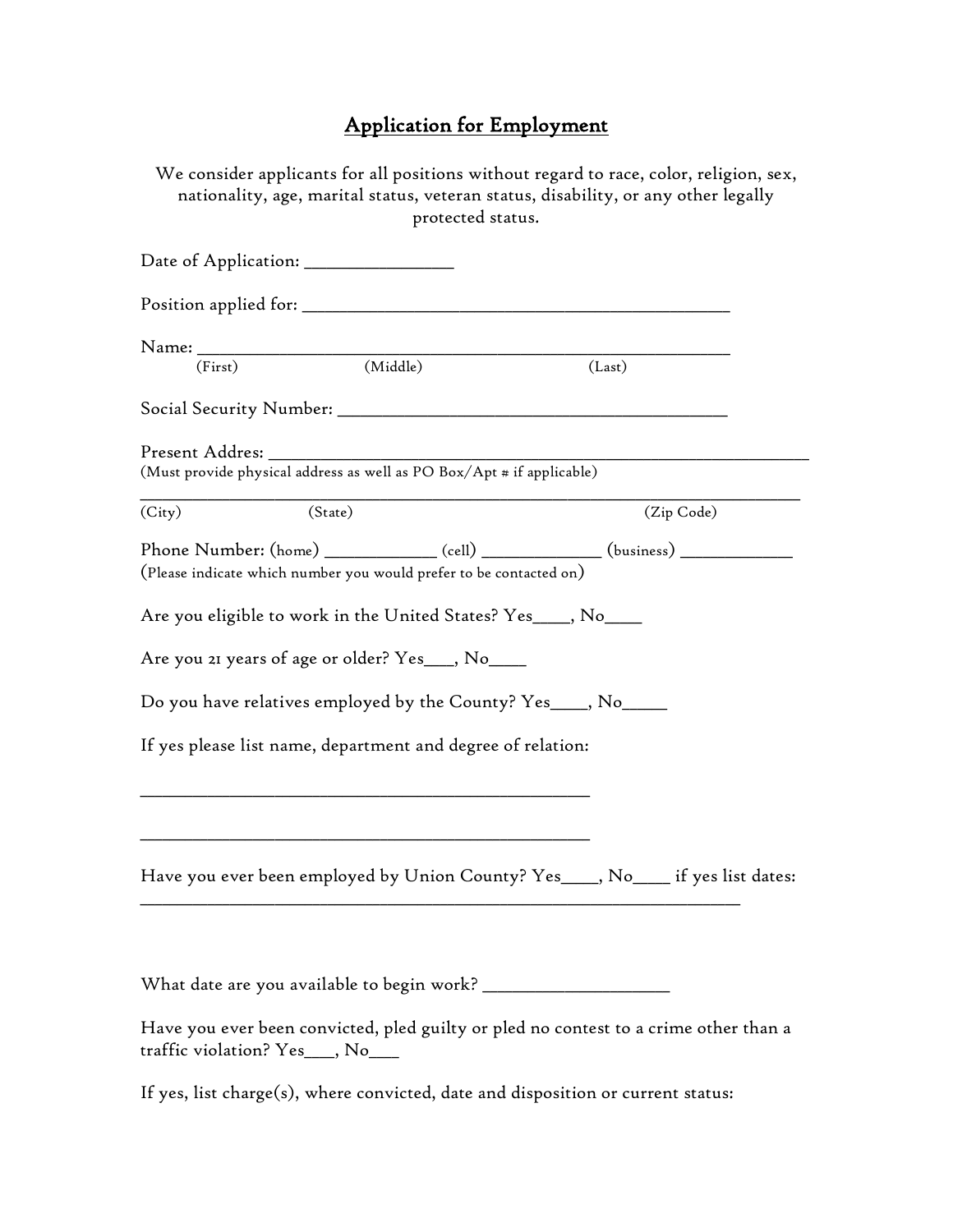### Were you in the US Armed Forces? Yes\_\_\_, No\_\_\_

If yes list Branch, and Rank at discharge: \_\_\_\_\_\_\_\_\_\_\_\_\_\_\_\_\_\_\_\_\_\_\_\_\_\_\_\_\_\_\_\_\_\_\_\_

Dates of Duty: From: \_\_\_\_\_\_\_\_\_\_\_\_\_\_\_\_\_\_\_\_\_\_ to\_\_\_\_\_\_\_\_\_\_\_\_\_\_\_\_\_\_\_\_\_\_\_\_\_\_\_\_\_\_\_\_ (Month, day, year)

## Education

| Name of High | Highest        | Did you   | Diploma            | Dates    |
|--------------|----------------|-----------|--------------------|----------|
| School-      | Grade          | graduate? |                    | Attended |
| Location     | Completed      |           |                    |          |
|              |                |           | Yes/No             | From:    |
|              |                |           |                    | To:      |
| <b>GED</b>   | Date:          |           |                    |          |
| Name of      | Number of      | Did you   | Degree/certificate | Dates    |
| College-     | years attended | graduate? | or diploma:        | Attended |
| Location     |                |           |                    |          |
|              |                |           |                    | From:    |
|              |                |           |                    | To:      |
| Other-       | Number of      | Did you   | Degree/Certificate | Dates    |
| Location     | years attended | graduate? | or diploma:        | Attended |
|              |                |           |                    | From:    |
|              |                |           |                    | To:      |
| Trade or     | Number of      | Did you   | Degree/Diploma     | Dates    |
| vocational   | years          | graduate? | or certificate     | Attended |
| school-      | completed      |           |                    |          |
| location     |                |           |                    |          |
|              |                |           |                    | From:    |
|              |                |           |                    | To:      |

\_\_\_\_\_\_\_\_\_\_\_\_\_\_\_\_\_\_\_\_\_\_\_\_\_\_\_\_\_\_\_\_\_\_\_\_\_\_\_\_\_\_\_\_\_\_\_\_\_\_\_\_\_\_\_\_\_\_\_\_\_\_\_\_\_\_\_\_\_\_\_\_\_\_\_\_\_\_\_\_\_\_\_\_\_\_\_\_\_ \_\_\_\_\_\_\_\_\_\_\_\_\_\_\_\_\_\_\_\_\_\_\_\_\_\_\_\_\_\_\_\_\_\_\_\_\_\_\_\_\_\_\_\_\_\_\_\_\_\_\_\_\_\_\_\_\_\_\_\_\_\_\_\_\_\_\_\_\_\_\_\_\_\_\_\_\_\_\_\_\_\_\_\_\_\_\_\_\_ \_\_\_\_\_\_\_\_\_\_\_\_\_\_\_\_\_\_\_\_\_\_\_\_\_\_\_\_\_\_\_\_\_\_\_\_\_\_\_\_\_\_\_\_\_\_\_\_\_\_\_\_\_\_\_\_\_\_\_\_\_\_\_\_\_\_\_\_\_\_\_\_\_\_\_\_\_\_\_\_\_\_\_\_\_\_\_\_\_ \_\_\_\_\_\_\_\_\_\_\_\_\_\_\_\_\_\_\_\_\_\_\_\_\_\_\_\_\_\_\_\_\_\_\_\_\_\_\_\_\_\_\_\_\_\_\_\_\_\_\_\_\_\_\_\_\_\_\_\_\_\_\_\_\_\_\_\_\_\_\_\_\_\_\_\_\_\_\_\_\_\_\_\_\_\_\_\_\_ \_\_\_\_\_\_\_\_\_\_\_\_\_\_\_\_\_\_\_\_\_\_\_\_\_\_\_\_\_\_\_\_\_\_\_\_\_\_\_\_\_\_\_\_\_\_\_\_\_\_\_\_\_\_\_\_\_\_\_\_\_\_\_\_\_\_\_\_\_\_\_\_\_\_\_\_\_\_\_\_\_\_\_\_\_\_\_\_\_

Do you possess a valid SC Driver's License? Yes\_\_\_\_No\_\_\_\_

If yes list DL Number: \_\_\_\_\_\_\_\_\_\_\_\_\_\_\_\_\_\_\_\_\_\_\_\_\_\_\_\_\_\_\_\_\_\_\_\_\_\_\_

If no, do you possess a valid Driver's License from any other state? Yes\_\_\_\_, No\_\_\_\_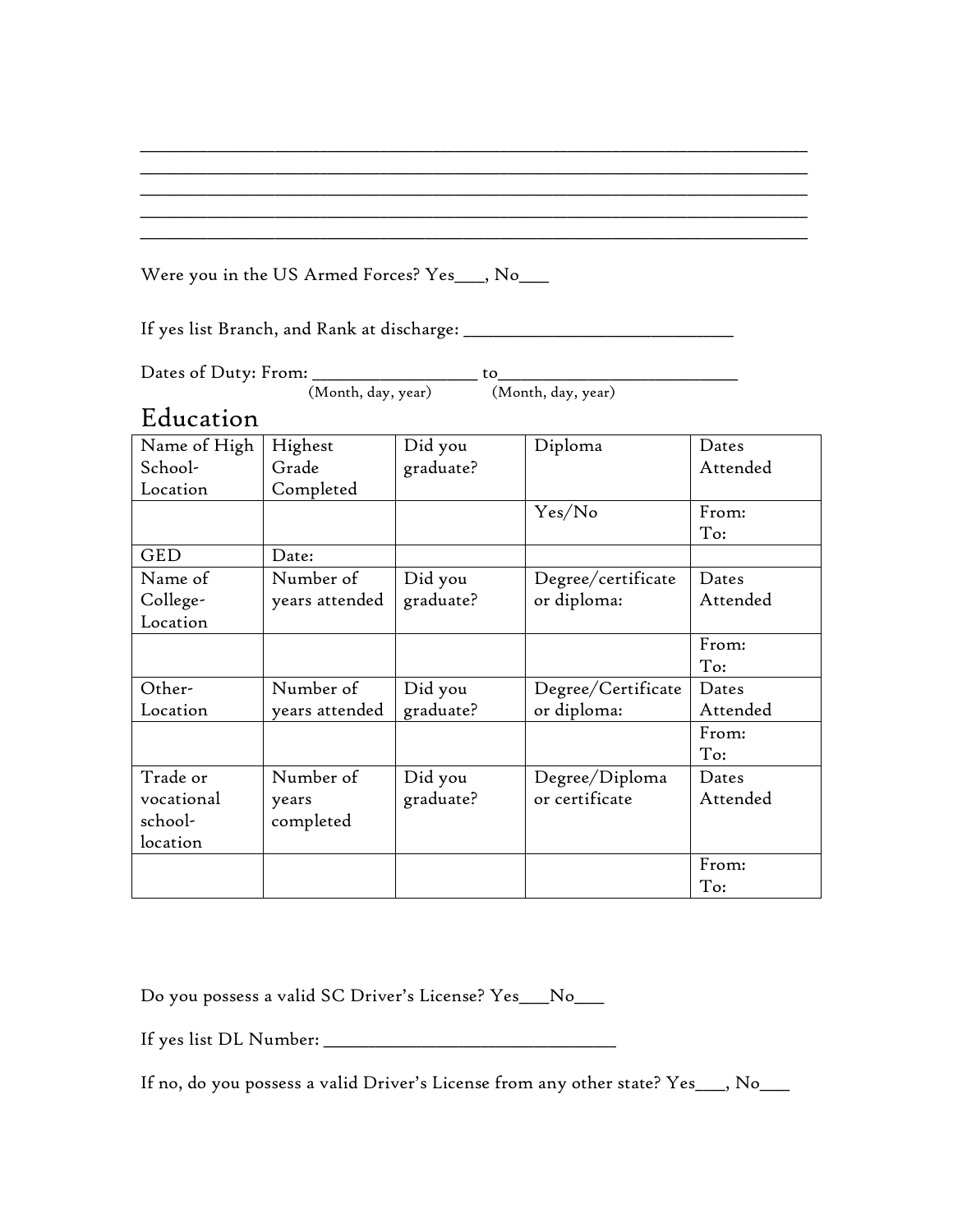If yes, what state and please give expiration date and DL number:

Are you currently registered or licensed for a profession in the State of South Carolina? Yes\_, No\_\_

If yes, please list profession/craft, license number and expiration 

<u> Alexandria de la conte</u>

Do you type? \_\_\_\_\_\_\_\_If yes how many WPM\_\_\_\_\_\_\_\_\_, Do you take shorthand?

<u> 1989 - Johann Harry Harry Harry Harry Harry Harry Harry Harry Harry Harry Harry Harry Harry Harry Harry Harry</u>

List any equipment, machines, or computer programs with which you are proficient and other skills, qualifications, awards, training courses, etc... that are relative to the position for which you are applying:

<u> 1989 - Johann John Stone, mars and deutscher Stone († 1989)</u>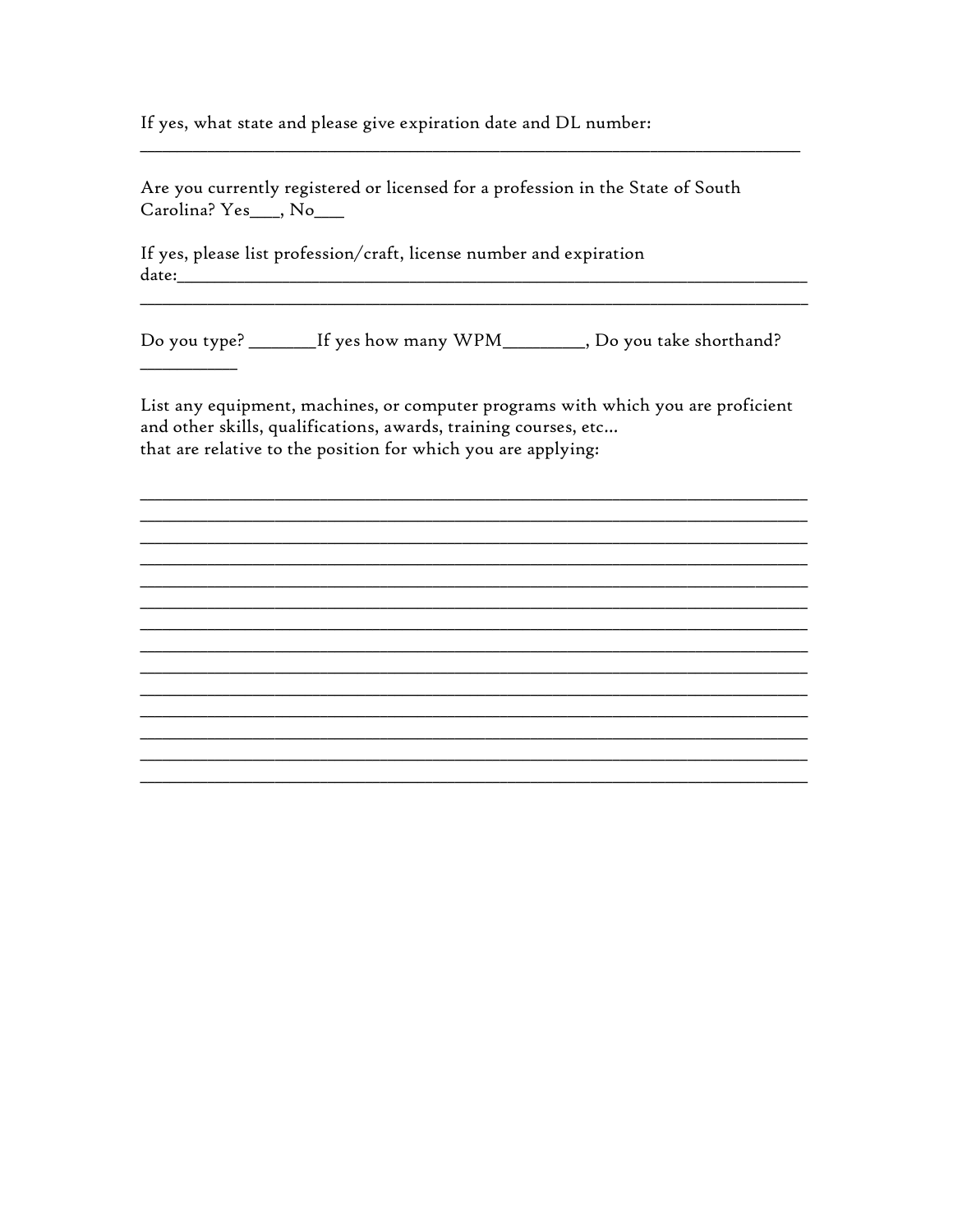### Work History

Begin with your most recent employer, you may copy and attach additional pages if necessary. List all positions held and military service if any. Please answer all questions in complete detail. We may contact any employer listed and by signing and returning the Release attached to the front of this packet you have given us complete access to previous employment records.

|  | May we contact this employer? ____________________phone#________________________ |  |
|--|----------------------------------------------------------------------------------|--|
|  |                                                                                  |  |
|  |                                                                                  |  |
|  |                                                                                  |  |
|  |                                                                                  |  |
|  |                                                                                  |  |
|  |                                                                                  |  |
|  |                                                                                  |  |
|  |                                                                                  |  |
|  |                                                                                  |  |
|  |                                                                                  |  |
|  |                                                                                  |  |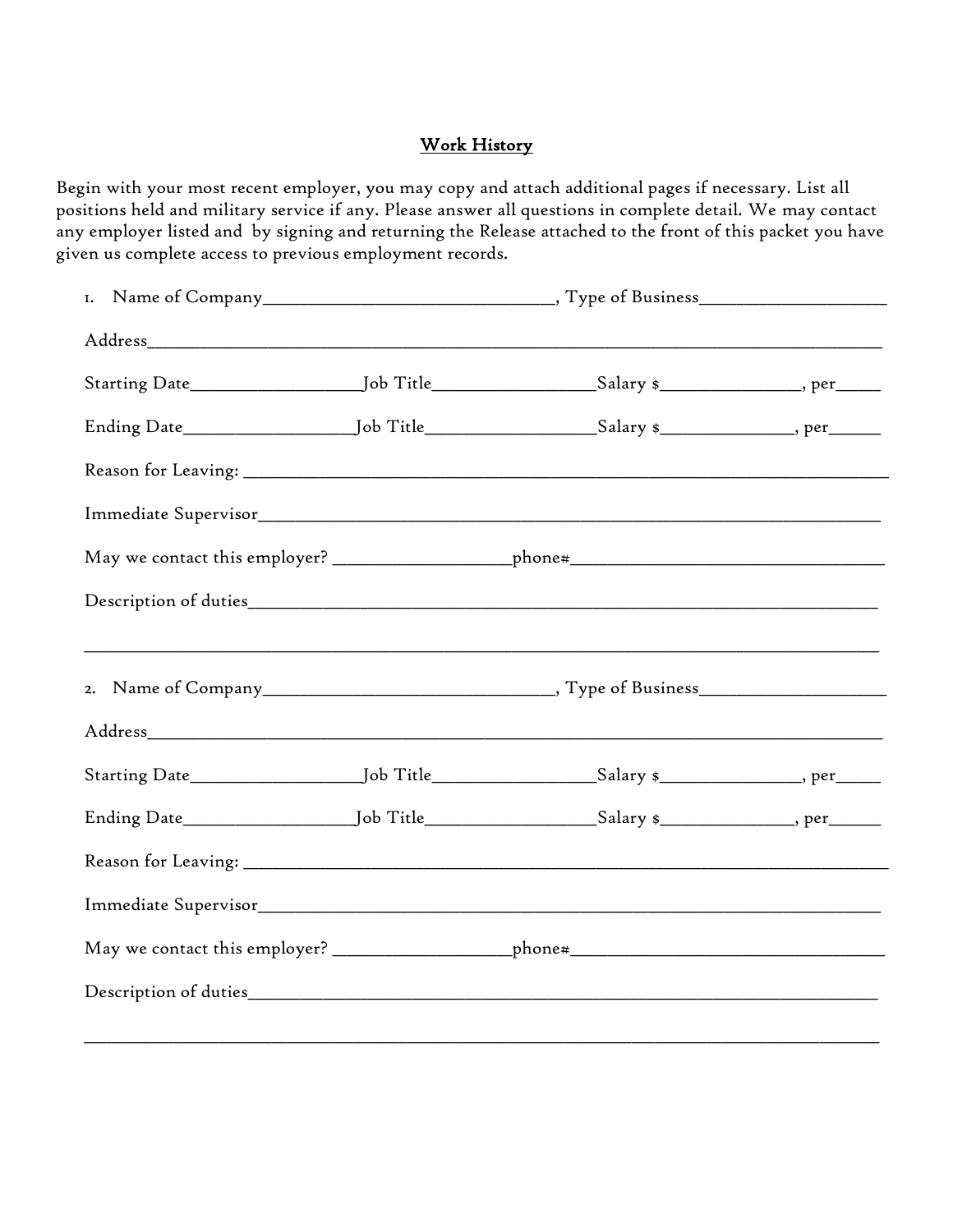| Work history cont'd |                                                                                                                                                                            |  |  |
|---------------------|----------------------------------------------------------------------------------------------------------------------------------------------------------------------------|--|--|
|                     |                                                                                                                                                                            |  |  |
|                     |                                                                                                                                                                            |  |  |
|                     | Starting Date___________________________Job Title_____________________Salary \$____________________, per______                                                             |  |  |
|                     | Ending Date__________________________Job Title_______________________Salary \$__________________, per_______                                                               |  |  |
|                     |                                                                                                                                                                            |  |  |
|                     |                                                                                                                                                                            |  |  |
|                     | May we contact this employer?_______________________phone#_______________________                                                                                          |  |  |
|                     |                                                                                                                                                                            |  |  |
|                     |                                                                                                                                                                            |  |  |
|                     |                                                                                                                                                                            |  |  |
|                     | Starting Date___________________________Job Title_____________________Salary \$____________________, per______                                                             |  |  |
|                     |                                                                                                                                                                            |  |  |
|                     |                                                                                                                                                                            |  |  |
|                     |                                                                                                                                                                            |  |  |
|                     |                                                                                                                                                                            |  |  |
|                     |                                                                                                                                                                            |  |  |
|                     | ,我们也不能在这里的时候,我们也不能在这里的时候,我们也不能会在这里的时候,我们也不能会在这里的时候,我们也不能会在这里的时候,我们也不能会在这里的时候,我们也<br>Please list the law enforcement jurisdictions in which you have lived for the past ten |  |  |